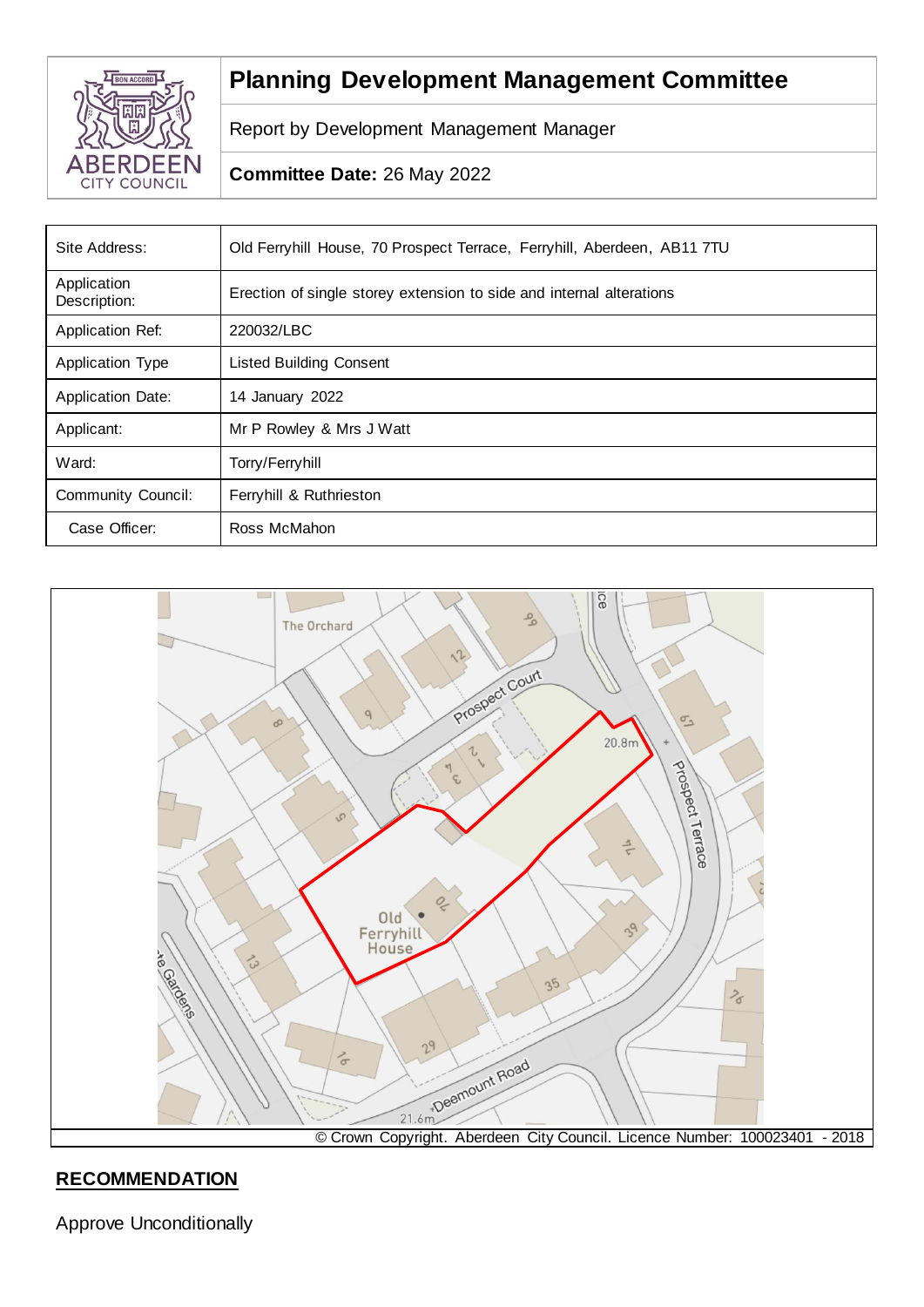## **APPLICATION BACKGROUND**

#### **Site Description**

The application site is located within an established residential area and comprises a category 'B' listed detached dwelling of slate and granite construction and its front, side and rear curtilage. The expansive site contains an existing single garage to the north, and is bordered to the north, south and west by surrounding residential property. The dwelling is a mid to later 18th century, singlestorey property with a half-sunken basement and attic; 3-bay; rectangular-plan plain classical style, with coursed tooled granite with polished sandstone dressings.

### **Relevant Planning History**

| <b>Application Number</b> | Proposal                                                                   | <b>Decision Date</b>                |
|---------------------------|----------------------------------------------------------------------------|-------------------------------------|
| 220029/DPP                | Extension to an existing domestic garage with<br>associated fence to front | Status: Approved<br>Unconditionally |
| 220030/DPP                | Erection of single storey extension to side                                | Status: Approved<br>Unconditionally |
| 220031/LBC                | Extension to an existing domestic garage with<br>associated fence to front | Status: Approved<br>Unconditionally |

## **APPLICATION DESCRIPTION**

#### **Description of Proposal**

Listed building consent is sought for the erection of a single-storey extension to the side (north) elevation of the property to accommodate a new utility room and sitting room. The extension would measure 4m in width and 8.3m in length, sitting back from the principal elevation by c.0.87m. The extension would have a lean-to roof (including six rooflights) and be principally glazed on its rear (west) and side (north) elevations by way of a series of doors, fanlights and full height windows. Finishing materials include horizontal and vertical natural timber linings, grey smooth cement base course, grey zinc standing seam roof cladding with matching fascia, soffit and bargeboard, quartz colour zinc rainwater goods, grey aluminium clad timber framed windows and doors. It is also proposed to remove an existing and partially curved brick wall which links Old Ferryhill House and the existing garage.

A number of internal alterations are proposed including the formation of a shower room within the existing utility room area, resulting in a smaller WC. This room would be formed by the erection of a new partition wall and door. It is also proposed to slap through the existing north gable wall at first floor level to form a new internal opening serving a new sitting room within the proposed side extension.

#### **Amendments**

Following submission and through discussions with the Planning Service, the proposal has been amended in the following respects.

- The extension side projection has been reduced, including the roof pitch and setback from the principal elevation.
- The front elevation has been redesigned to include horizontal and vertical timber cladding sections.

## **Supporting Documents**

All drawings and supporting documents listed below can be viewed on the Council's website at: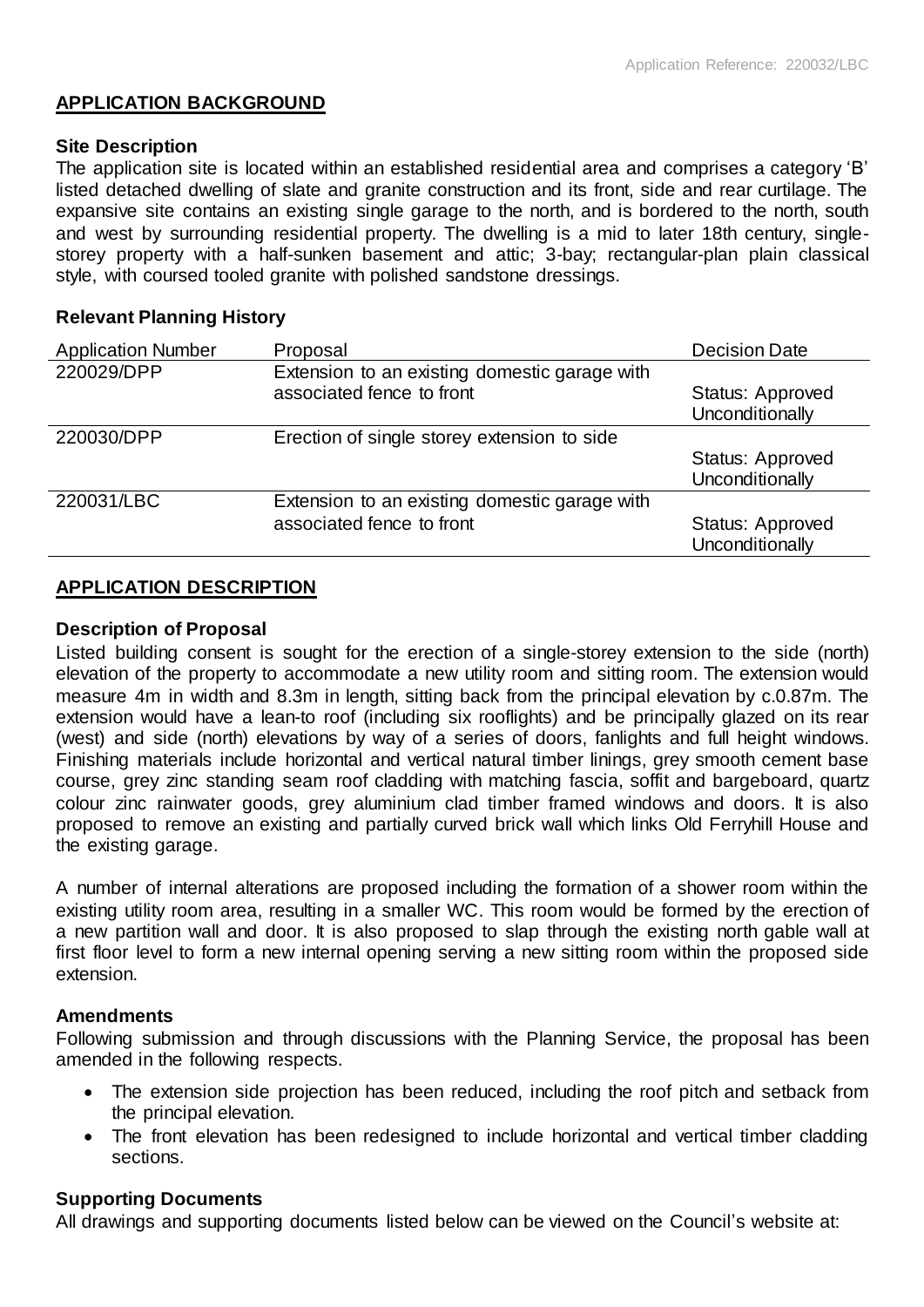[https://publicaccess.aberdeencity.gov.uk/online](https://publicaccess.aberdeencity.gov.uk/online-applications/applicationDetails.do?activeTab=documents&keyVal=R5NAK7BZJLX00)[applications/applicationDetails.do?activeTab=documents&keyVal=R5NAK7BZJLX00](https://publicaccess.aberdeencity.gov.uk/online-applications/applicationDetails.do?activeTab=documents&keyVal=R5NAK7BZJLX00)

- *Cover letter*
- *Site photos (internal, external & historic)*
- *External finishes product brochures*

## **Reason for Referral to Committee**

The application has been referred to the Planning Development Management Committee because Historic Environment Scotland has made observations which cannot competently be addressed through the use of appropriate planning conditions; the Planning Service considers the revised proposal to be acceptable in planning terms, despite advice from Historic Environment Scotland that the proposals should be resisted. Consequently, the proposal falls out with the Scheme of Delegation.

## **CONSULTATIONS**

**Historic Environment Scotland** – The proposals for this application are for a large lean-to extension to the north elevation (side elevation) of the, currently symmetrical, house. This extension would cover almost the entire side elevation and would rise to the eaves level of the listed house, being accessed from the lower and raised ground floor. Old Ferryhill House is currently freestanding without any extension. We consider an extension of the scale proposed would be immediately visible on approach to the house and would serve to unbalance the symmetrical composition diminishing our appreciation of its design and plan-form. There may be scope for a limited extension of the lower ground floor, but the current proposals would have a negative impact on the special interest of the listed house and should be resisted.

Planning authorities are expected to treat our comments as a material consideration, and this advice should be taken into account in your decision making. Our view is that the proposals do not raise historic environment issues of national significance and therefore we do not object. However, our decision not to object should not be taken as our support for the proposals. This application should be determined in accordance with national and local policy on listed building/conservation area consent, together with related policy guidance.

**Ferryhill & Ruthrieston Community Council** – Not currently established.

## **REPRESENTATIONS**

Two valid and timeously made representations from the *Aberdeen Civic Society* and the *Architectural Heritage Society of Scotland* have been received in relation to this application, both of which object to the proposal. The matters raised can be summarised as follows:

- *Inappropriate side extension proposed to a traditional listed building.*
- *The high wall shown on both site plan and surveys of the house and a side elevation of the house, is very much a part of the house its future survival intact is critical. Also, the porch on that elevation is, apparently, to disappear. As both these are integral to the listing, where is the explanation in the application for Listed Building Consent…ref 220031/LBC above?*

## **MATERIAL CONSIDERATIONS**

## **Legislative Requirements**

Where a proposal affects a listed building, sections 14(2) and 59(1) of the Planning (Listed Buildings and Conservation Areas) (Scotland) Act 1997 places a duty on planning authorities in determining an application for Listed Building Consent to have special regard to the desirability of preserving the building or its setting and any features of special architectural or historic interest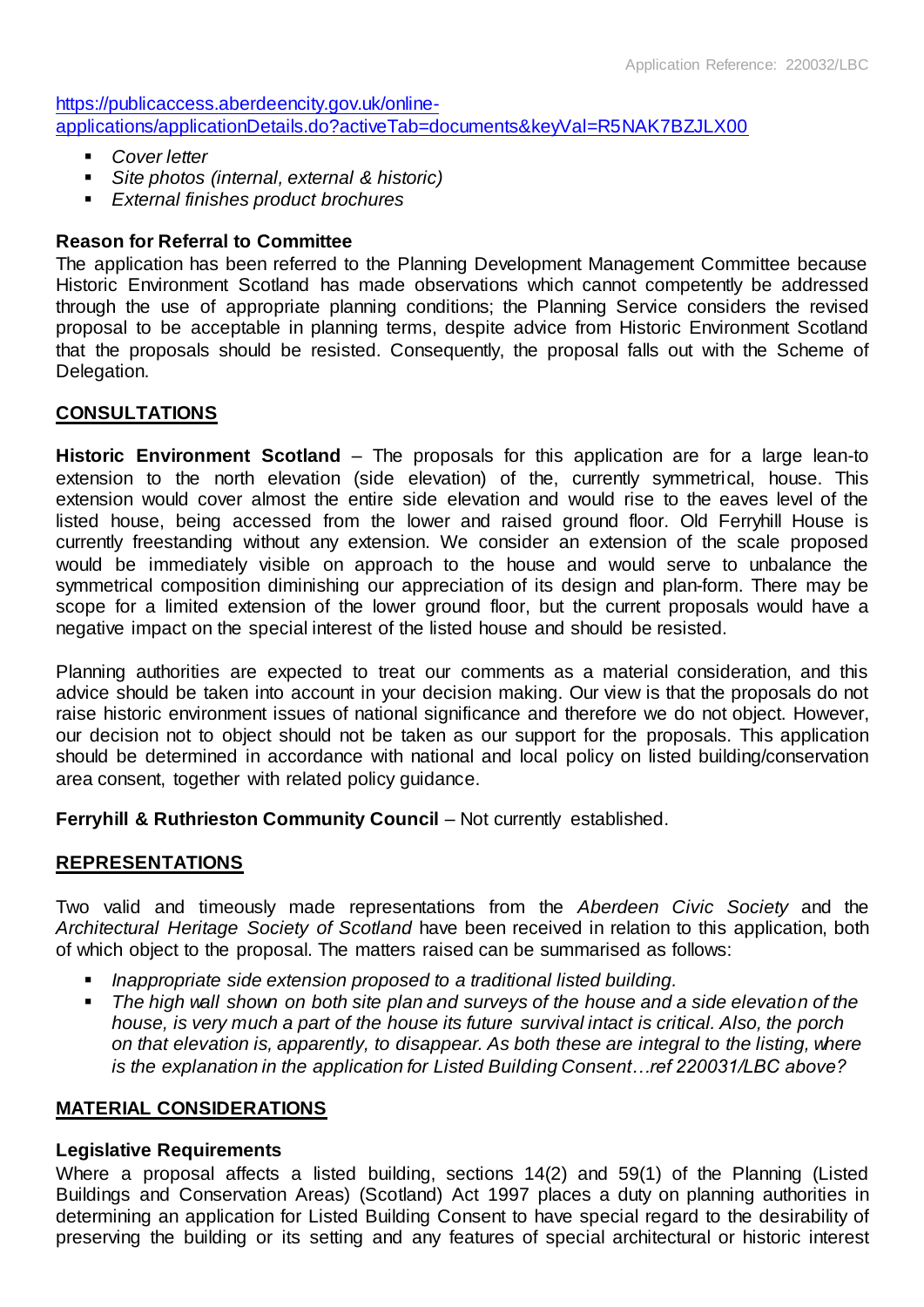which it possesses. This is the primary consideration in the determination of applications for Listed Building Consent.

#### **Development Plan**

#### Strategic Development Plan

The current Strategic Development Plan for Aberdeen City and Shire was approved by Scottish Ministers in September 2020 and forms the strategic component of the Development Plan. No issues of strategic or cross boundary significance have been identified.

#### Local Development Plan

Section 16 (1)(a)(ii) of the Town and Country Planning (Scotland) Act 1997 requires that, where there is a current local development plan, a proposed local development plan must be submitted to Scottish Ministers within 5 years after the date on which the current plan was approved. From 21 January 2022, the extant local development plan will be beyond this 5-year period. The Proposed Aberdeen Local Development Plan 2020 has been submitted to the Planning & Environmental Appeals Division at the Scottish Government in July 2021. The formal examination in public of the Proposed Local Development Plan 2020 has commenced with reporters appointed. Material consideration will be given to the Proposed Local Development Plan 2020, in the context of the progress of its examination, in the assessment of planning applications.

Given the extant local development plan is beyond its five-year review period consideration, where relevant, should be given to paragraph 33 of the Scottish Planning Policy (2014) which states: "Where relevant policies in a development plan are out-of-date or the plan does not contain policies relevant to the proposal, then the presumption in favour of development that contributes to sustainable development will be a significant material consideration".

## **National Planning Policy and Guidance**

- Scottish Planning Policy (SPP)
- **Historic Environment Policy for Scotland (HEPS)**
- Historic Environment Scotland (HES) *Managing Change in the Historic Environment: 'Interiors' and 'Extensions'.*

## **Aberdeen Local Development Plan 2017 (ALDP)**

■ Policy D4 (Historic Environment)

## **Proposed Aberdeen Local Development Plan 2020**

The Proposed Aberdeen Local Development Plan (PALDP) was approved at the Council meeting of 2 March 2020. A period of representation in public was undertaken from May to August 2020 and the PALDP has since been submitted to the Scottish Government Planning and Environmental Appeals Division for Examination in Public. The PALDP constitutes the Council's settled view as to what the final content of the next adopted ALDP should be and is now a material consideration in the determination of planning applications. The ALDP will continue to be the primary document against which applications are considered. The exact weight to be given to matters contained in the PALDP (including individual policies) in relation to specific applications will depend on whether  $-$ 

- such matters have or have not received representations as a result of the period of representations in public for the PALDP;
- the level of representations received in relation to relevant components of the PALDP and their relevance of these matters to the application under consideration.

The foregoing can only be assessed on a case-by-case basis. The following policies of the PALDP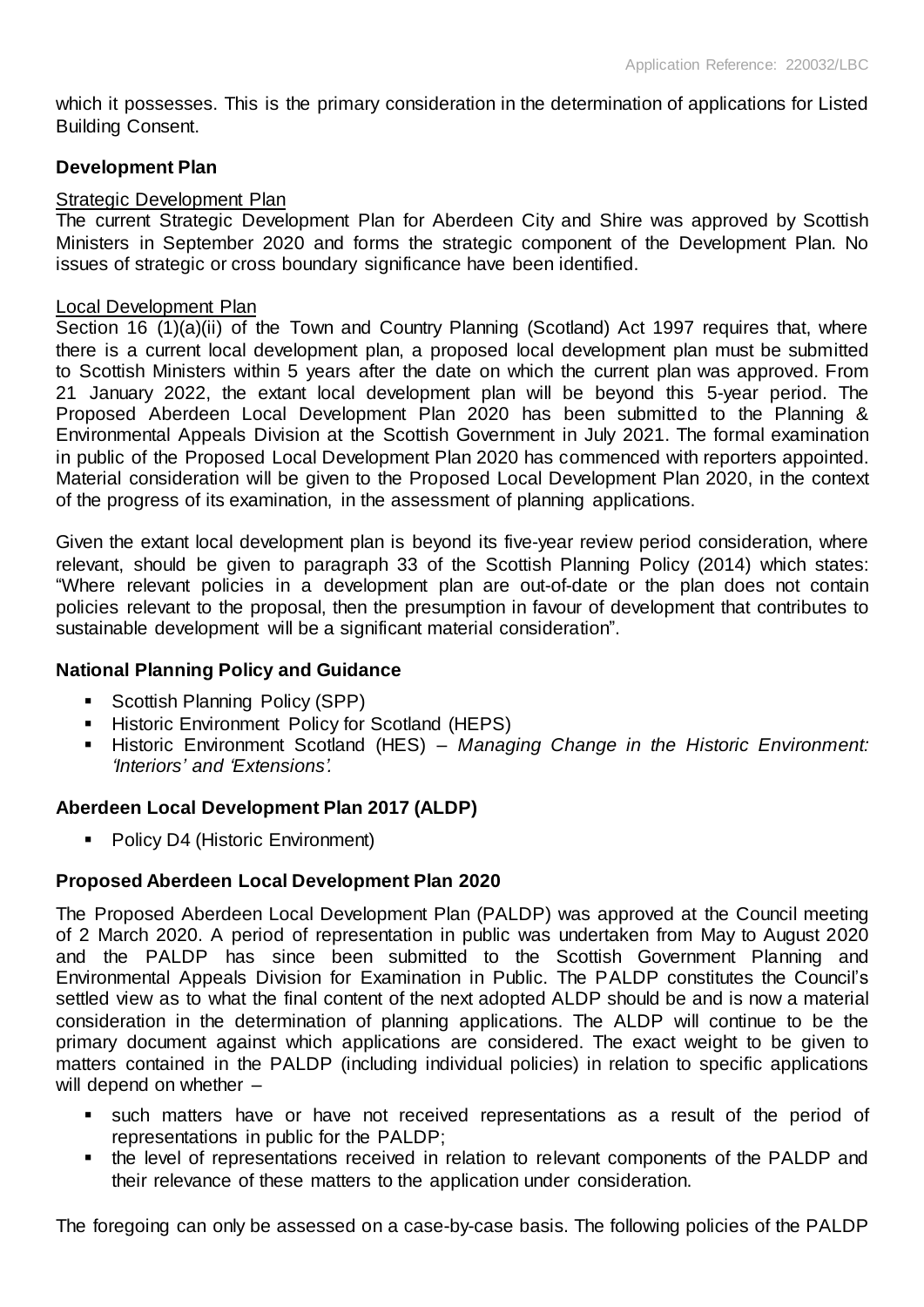are of relevance in the assessment of this planning application:

■ Policy D6 (Historic Environment)

## **EVALUATION**

## **National & Local Policy Context**

SPP (para. 137) states that the planning system should:

- promote the care and protection of the designated and non-designated historic environment and its contribution to sense of place, cultural identity, social well-being, economic growth, civic participation and lifelong learning; and
- enable positive change in the historic environment which is informed by a clear understanding of the importance of the heritage assets affected and ensure their future use. Change should be sensitively managed to avoid or minimise adverse impacts on the fabric and setting of the asset, and ensure that its special characteristics are protected, conserved or enhanced.

HEPS, (p. 13) in its policies for managing the historic environment, states that decisions affecting the historic environment should be informed by an inclusive understanding of its breadth and cultural significance; when considering changes to specific assets and their context, detrimental impacts should be avoided. Also of relevance is Historic Environment Scotland's (HES) Managing Change in the Historic Environment: 'Extensions'.

Policy D4 (Historic Environment) of the ALDP states that the Council will protect, preserve and enhance the historic environment in line with Scottish Planning Policy, SHEP (now Historic Environment Policy for Scotland (HEPS)) and its own Supplementary Guidance and Conservation Area Character Appraisals and Management Plan. High quality design that respects the character, appearance and setting of the historic environment and protects the special architectural or historic interest of its listed buildings, conservation areas and historic gardens and designed landscapes, will be supported.

#### **Side Extension**

Historic Environment Scotland's 'Managing Change in the Historic Environment – Extensions' establishes a number of general principles with regards to extending historic buildings and within the historic environment, and states:

- An addition or extension should play a subordinate role. It should not dominate the original building as a result of its scale, materials or location, and should not overlay principal elevations.
- Where an extension is built beside a principal elevation it should generally be lower than, and set back behind, that facade.
- An extension that would unbalance a symmetrical elevation and threaten the original design concept should be avoided.
- An extension should be modestly scaled and skilfully sited.

The proposed single-storey extension would be of an acceptable and appropriate form, size and scale in relation to the existing dwelling and the wider area. The subordinate size and scale, extensive use of glass on the west and north elevations, the use for horizontal and vertical timber linings and limited pallet of materials helps to reduce the overall massing of the extension, avoiding undue conflict with the traditional style of the property, despite the contemporary and contrasting approach. The proposal is considered to be compliant with the general principles as set out in HES's 'Managing Change' guidance, in that the extension would protect the character and appearance of the building; would be subordinate in scale and form; would be located on a secondary elevation and be designed in a high-quality manner using appropriate materials. Removal of the existing brick wall is considered to be acceptable on the basis of being a modern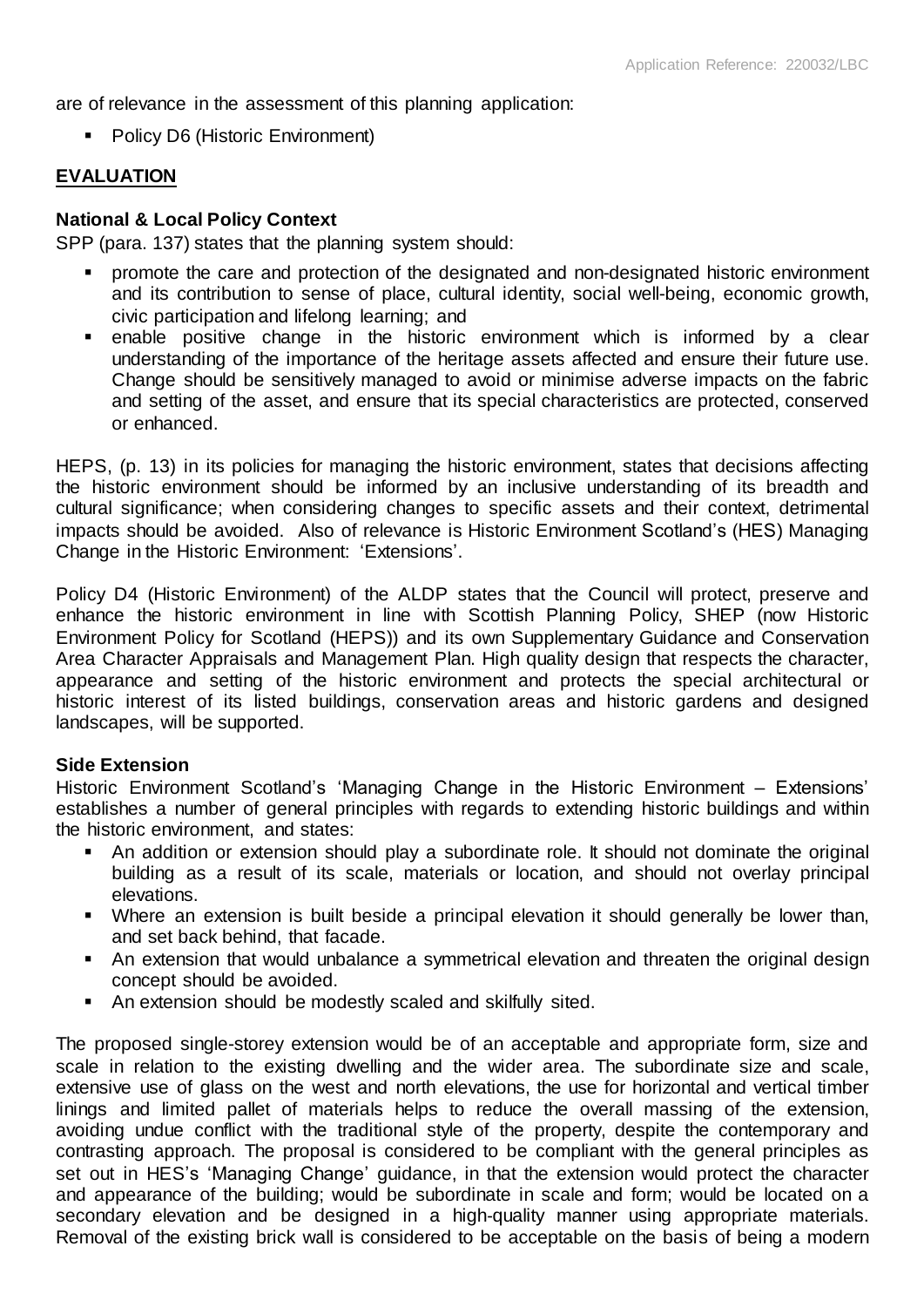later addition to the Old Ferryhill House and associated garage, in combination with its current poor condition and ongoing deterioration.

Historic Environment Scotland (HES) is a statutory consultee and any comments submitted are a material consideration in the determination of this application (refer to comments noted under 'Consultations'). The Planning Service has secured a number of changes to the proposal that seek to reduce the size and scale of the extension relative to the listed building, namely, a reduction in footprint and side projection; a reduction in height and greater setback from the principal elevation of the dwelling. It is recognised that such changes do not wholly address the concerns raised by HES, particularly those relating to the 'unbalancing' of the symmetrical composition of the dwelling. However, it is evident that there are limited alternative options regards extending the property i.e., an extension to the front would be wholly undesirable and unequivocally resisted; an extension to the rear would, owing to the half sunken lower floor level arrangement result in the obscuration of noteworthy architectural features or merit such as loss of windows, for example; lastly, the property cannot be extended to south as this elevation straddles the site boundary. Cartographical evidence suggests that historically, a significant L-shaped extension was located on the northern elevation of Old Ferryhill House, far larger than that proposed, however subsequently removed. Lasty, the Planning Service considers that, whilst Old Ferryhill House has a symmetrical plan form, its siting within its curtilage is wholly off centre and a-symmetrical, and thus the 'lopsided' nature of its siting must also be taken into consideration. On the basis of the above, the Planning Service considers that the statutory comments submitted have been duly considered and adequately addressed through the identification of material considerations that, in the view of the Planning Service, would make the revised proposal difficult to resist in planning terms.

#### **Internal Alterations**

It is proposed to carry out a number of internal alterations to the property at ground floor level within the existing utility room. The proposed internal alterations are considered acceptable on the basis that they would not result in a detrimental impact on the special architectural or historic character of the building, with no impact to any features of note. Such alterations are considered minimal, reversible and would be carried out within secondary rooms. It is considered that the proposed gable opening (leading into the new side extension) would not significantly adversely affect the special character of the building and would be in accordance with the principles as set out in HES's 'Managing Change' guidance. The opening would respect existing features of note, namely, the existing cornicing and skirting features.

#### **Matters Raised in Representations**

Matters raised in representations not expressly addressed in the preceding evaluation are discussed below. It has been evidenced that the brick wall currently attached to the listed dwelling and single garage was added post listing of the property in 1967. As such, it is not under consideration on the basis that, in the view of the Planning Service, its removal is not requiring of planning permission or listed building consent. All drawings (existing and proposed) show the existing porch in situ – there is no suggestion anywhere within the submission or description of works that would suggest that the porch is to be altered or removed.

#### **Conclusion**

To conclude, all elements of the proposal would ensure the preservation of the category 'B' listed building's special architectural and historic interest and its setting in line with legislative requirements, SPP, HEPS and the relevant 'Managing Change in the Historic Environment' guidance. The proposal therefore accords with Policy D4 (Historic Environment) and Policy D5 (Our Granite Heritage) of the ALDP.

#### **Proposed Aberdeen Local Development Plan**

In relation to this particular application, the policies in the Proposed Aberdeen Local Development Plan 2020 substantively reiterate those in the adopted Local Development Plan and the proposal